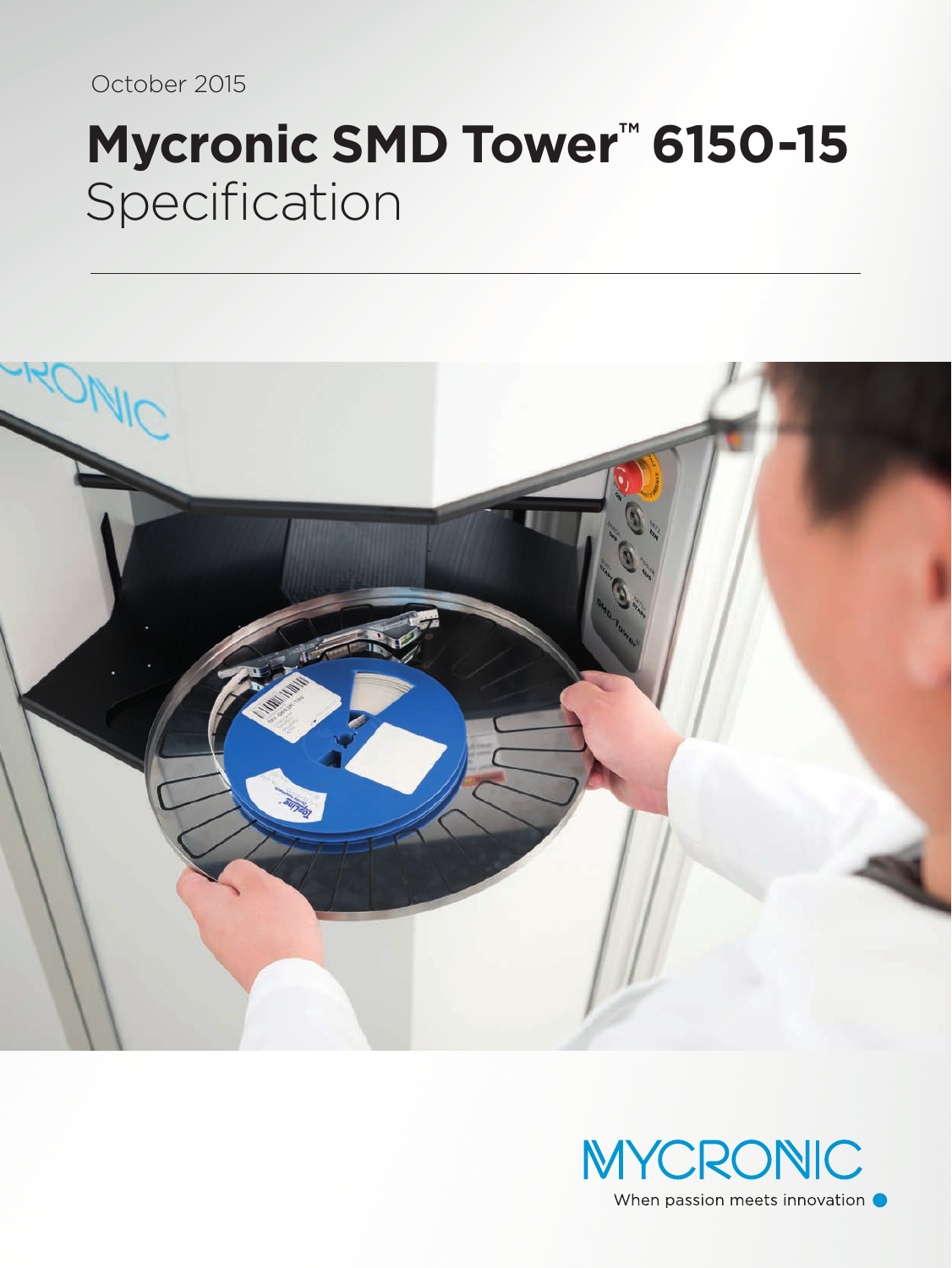## **Specification Mycronic SMD Tower 6150-15**

#### **CAPABILITY**

#### **STANDARD CONFIGURATION**

| <b>SIANDARD CONFIGURATION</b> |                              |                       |                        |              |
|-------------------------------|------------------------------|-----------------------|------------------------|--------------|
| <b>REEL WIDTH</b>             | <b>CASSETTES / SMD TOWER</b> | <b>REELS/CASSETTE</b> | <b>NUMBER OF REELS</b> | <b>TOTAL</b> |
| 8 mm/4"-7"                    | $\Omega$                     | 14                    | $\circ$                |              |
| $8 \, \text{mm} / 15$ "       | $\Omega$                     | 14                    | O                      |              |
| 12 mm/4"-7"                   | $\Omega$                     | 12                    | O                      |              |
| 12 mm/15"                     | 6                            | 12                    | 72                     |              |
| 16 mm/4"-7"                   | $\Omega$                     | 10                    | $\circ$                |              |
| 16 mm/15"                     | 8                            | 10                    | 80                     | 287          |
| 24 mm/4"-7"                   | $\Omega$                     | 8                     | $\Omega$               |              |
| 24 mm/15"                     | 7                            | 8                     | 56                     |              |
| 32 mm/15"                     | 6                            | 7                     | 42                     |              |
| 44 mm/15"                     | 5                            | 5                     | 25                     |              |
| 56 mm/15"                     | 3                            | 4                     | 12                     |              |

| <b>MAXIMUM REEL</b>      |                              |                       |                        |
|--------------------------|------------------------------|-----------------------|------------------------|
| <b>REEL WIDTH</b>        | <b>CASSETTES / SMD TOWER</b> | <b>REELS/CASSETTE</b> | <b>NUMBER OF REELS</b> |
| $8 \text{ mm} / 4" - 7"$ | 35                           |                       | 980                    |

| <b>MAXIMUM TRAY</b>   |                              |                            |                      |
|-----------------------|------------------------------|----------------------------|----------------------|
| <b>CASSETTE WIDTH</b> | <b>CASSETTES / SMD TOWER</b> | <b>TRAY BOXES/CASSETTE</b> | NUMBER OF TRAY BOXES |
| 44 mm/13"             | 35                           | 25                         | 875                  |

| <b>CASSETTE CAPACITY</b> |               |  |
|--------------------------|---------------|--|
| <b>CASSETTE TYPE</b>     | <b>NUMBER</b> |  |
| $4'' - 7''$              | 35            |  |
| 15''                     | てに            |  |

#### CASSETTES

| <b>RANDOM ACCESS STORAGE SYSTEM FOR SMD REELS</b> |                                                                                                                                  |  |
|---------------------------------------------------|----------------------------------------------------------------------------------------------------------------------------------|--|
| Reel sizes                                        | 8 to 24 mm (4"/100 mm reels)<br>8 to 24 mm (7"/180 mm reels)<br>8 to 56 mm (13"/330 mm reels)<br>8 to 56 mm (15 "/ 380 mm reels) |  |
| Freely configurable and expandable                |                                                                                                                                  |  |
| Access time                                       | 5 reels/minutes typ.                                                                                                             |  |

#### **CAPACITY**

| DRY AIR UNIT FREY FND 3.0 F-DP      |                                                  |  |
|-------------------------------------|--------------------------------------------------|--|
| Flow rate, max                      | (in) 24 $\rm m^3/h$ , (out) 20 $\rm m^3/h$       |  |
| Flow rate, type                     | $3 \text{ m}^3/h$                                |  |
| Air supply                          | class 4 (ISO 8573-1) or better                   |  |
| Operating pressure                  | $5-10$ bar                                       |  |
| Power supply                        | 115/230 V, 50/60 Hz, 18W                         |  |
| Dimension (W $\times$ D $\times$ H) | 330 mm x 270 mm x 840 mm (13.0" x 10.6" x 33.1") |  |

#### ACCESSORY

| <b>SOFTWARE FUNCTIONS</b>       |                      |                      |
|---------------------------------|----------------------|----------------------|
|                                 | <b>STANDARD MODE</b> | <b>MYCENTER MODE</b> |
| Component management            |                      | (2)                  |
| Stock monitoring                |                      | (2)                  |
| External communication protocol |                      |                      |
| User Access System              |                      |                      |
| Traceability                    |                      |                      |
| Job preparation                 | ٠                    | (2)                  |
| Barcoding                       |                      | (2)                  |
| Data import/Export function     |                      | (2)                  |
| Inventory function              | ٠                    | (2)                  |
| Component allocation            | ٠                    |                      |

(2) Handled by MYCenter software.

### SOFTWARE

Smaller reels can be stored in larger cassettes.

| <b>CASSETTES AVAILABLE</b> |                      |                       |
|----------------------------|----------------------|-----------------------|
| <b>REEL WIDTH</b>          | <b>REEL DIAMETER</b> |                       |
|                            | $4" - 7"$            | $15''$ <sup>(1)</sup> |
| 8 mm                       | ٠                    | ٠                     |
| $12 \, \text{mm}$          |                      |                       |
| 16 mm                      | $\bullet$            | $\bullet$             |
| 24 mm                      | ٠                    |                       |
| 32 mm                      |                      |                       |
| 44 mm                      |                      | ٠                     |
| 56 mm                      |                      |                       |

Smaller reels can be stored in larger cassettes.